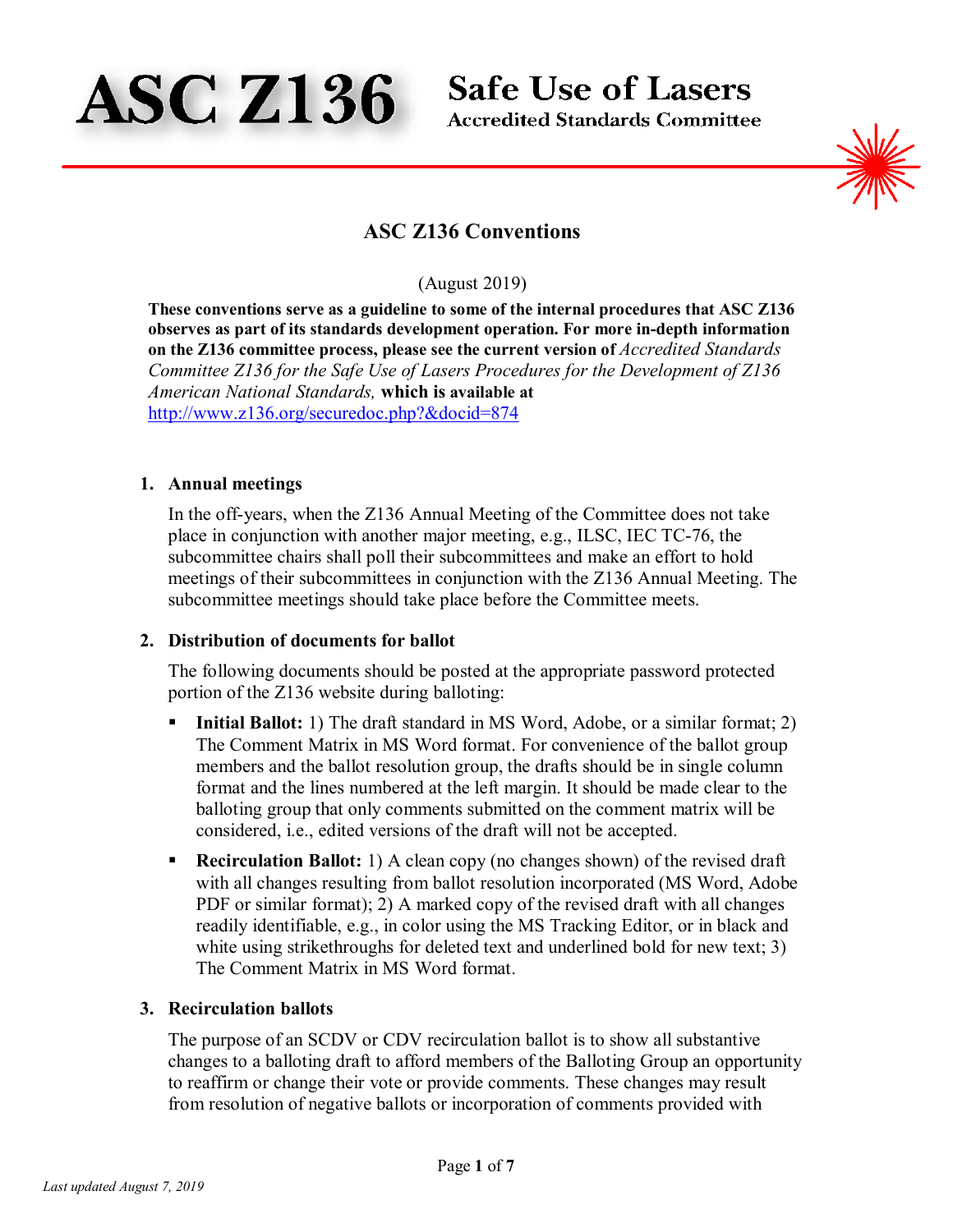affirmative ballots that result in substantive changes to the balloted draft (SCDV or CDV). Comments submitted in response to a recirculation ballot on an SCDV or CDV should address only substantive changes to the prior balloted draft (initial or recirculation ballot draft), i.e., comments (or changed votes) should only be submitted based on the changed portions of the standard, or on unresolved negatives. Comments should not be submitted or votes changed based on an approved clause unless that clause is affected by changes resulting from ballot resolution. New issues should be deferred to the next revision.

If during a recirculation ballot, errors in that draft are pointed out that require substantive changes to correct, the modified draft should be recirculated – even if the results of balloting were 100% affirmative. That is, no draft should be moved up to the next level without members of the balloting group seeing all substantive changes to the draft.

Members of a balloting group only need to respond to a recirculation ballot if they wish to comment or change their earlier votes; if a member does not return a ballot, his or her vote will be considered to be reaffirmed. The number of recirculation ballots does not have a specific limit; the goal is to have the most mature and errorfree document following balloting.

# **4. Number of simultaneous ballots**

When possible, no more than one SCDV or CDV ballot on a new standard or revision should be conducted during the same time period, i.e., simultaneous balloting on a number of standards is discouraged. However, ballots on administrative issues, e.g., membership, procedures, can take place simultaneously and during an SCDV or CDV ballot.

# **5. Summary of changes in a revised standard**

A short summary of the major changes between a prior standard and the revised standard should be incorporated into the published version of a revision, either as an informative annex or, if the summary is not extensive, in the front matter of the standard. If the summary is to be included as an informative annex, it should be included during SCDV and CDV balloting. If the summary is to appear in the front matter of the revision, a more detailed summary of the major technical changes should be provided to the balloting group in the form of a separate list.

# **6. Posting subcommittee working group drafts of standards**

Working group drafts of each standard should be posted on the password-protected portion of the subcommittee's web page for access by the working group (subcommittee). Revisions of drafts by the Editorial Working Group (EWG) should be maintained on the password-protected portion of the EWG web page along with each of the reviewer's comments, edited (marked-up) drafts, etc. The working group members should be notified immediately after posting that the draft is available for downloading.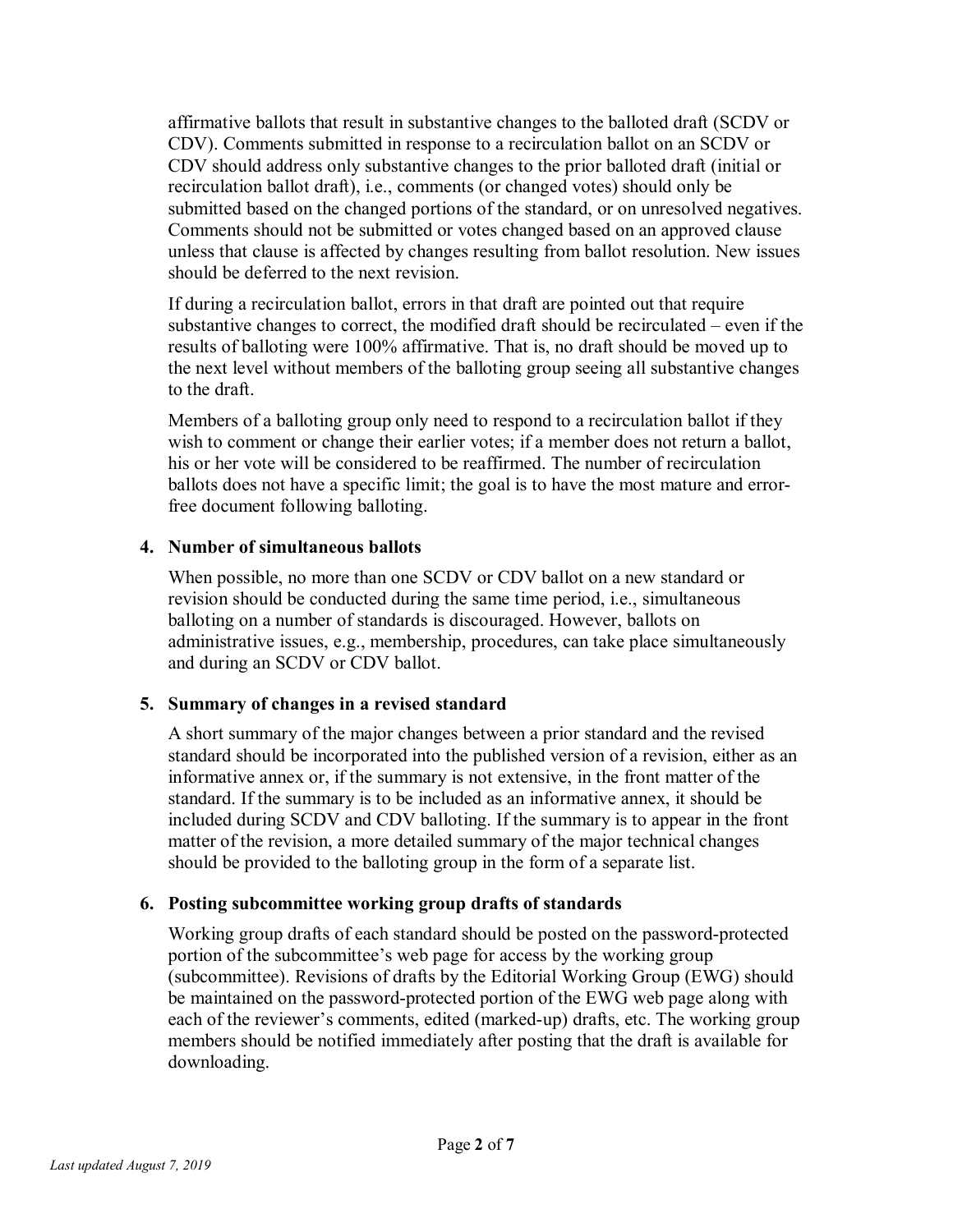#### **7. Interpretations and Explanations**

Written inquiries shall be forwarded by the Secretariat to the ADCOM Chair and Committee Secretary for processing. The ADCOM shall review the inquiry and determine which Standards and Technical Subcommittees have a scope that pertains to this. The inquiry shall then be distributed to the Chairs of the pertinent Standards and Technical Subcommittees. Based upon correspondence with the selected Subcommittee Chairs, the ASC Z136 Chair will recommend to the ADCOM a Lead Subcommittee Chair. The ADCOM will confer and confirm which Subcommittee will be responsible for preparing the response and determine whether the inquiry requires an explanation or an interpretation.

# **7.1 Explanations**

The selected Subcommittee Chair shall consider input from Chairs of the other pertinent Subcommittees and other Subcommittee members as appropriate, and then prepare the explanation response. This response shall be submitted to the Secretariat with copies to the ADCOM Chair and Committee Secretary. The ADCOM shall review the response and distribute it to the Chairs of the pertinent Subcommittees. Following ADCOM review, the Secretariat shall provide the explanation response, in writing, to the requestor. The explanation response should be concluded within one month of notification of the inquiry by the Secretariat.

# **7.2 Interpretations**

The selected Subcommittee Chair shall consider input from Chairs of the other pertinent Subcommittees and prepare an interpretation response that has concurrence by two-thirds affirmative vote from their associated Subcommittee. This response, along with balloting results, shall be submitted to the Secretariat with copies to the ADCOM Chair and Committee Secretary. The ADCOM shall review the response and distribute it to the Chairs of the pertinent Subcommittees. The interpretation response should be concluded within three months of notification of the inquiry by the Secretariat. In order to expedite the process, the subcommittee chair should designate an interpretations working group to prepare the response. Once a response is prepared (two weeks), a vote on the proposed response shall be taken by the working group in accordance with ASC Z136 procedures (two weeks\*). Following resolution of comments by the working group, a final draft for subcommittee ballot shall be prepared (two weeks). The final draft response shall be balloted by the full subcommittee on an abbreviated timeline (two weeks\*). Following ballot resolution by the working group, comments received with negative ballots and their resolution shall be distributed as a 10-day default recirculation ballot if comments have resulted in a substantive change to the interpretation. \*The balloting timeline may be less than two weeks should an urgent response to the requestor necessitate a shorter response time. As a courtesy, the preliminary response may be sent to the requestor. If the requestor submits comments on the preliminary response within 15 days of the date that the proposed interpretation is sent to the requestor, the interpretations working group shall consider the comments and respond to the requestor. Following ADCOM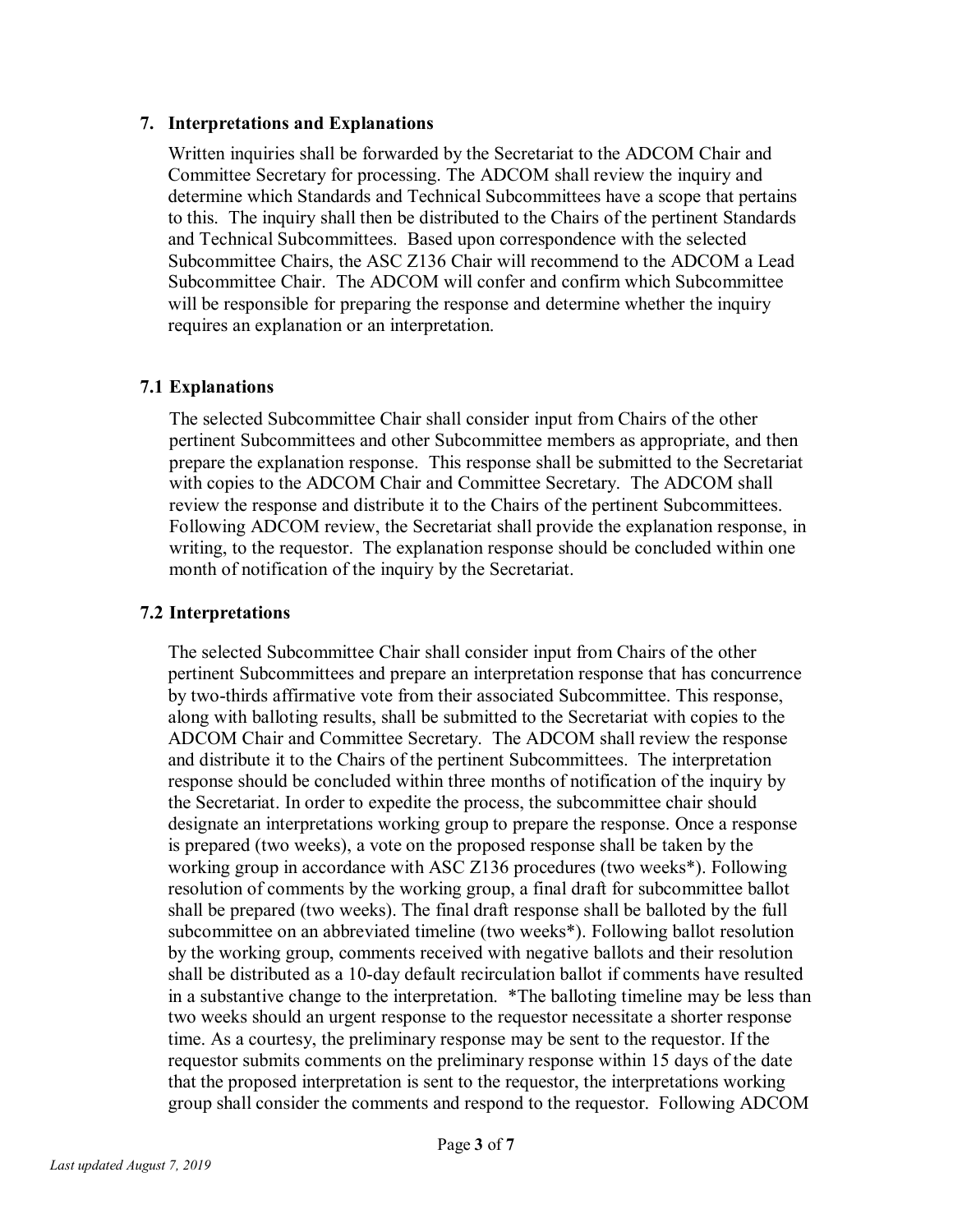review, the Secretariat shall provide the formal interpretation response, in writing, to the requestor and document the process. Interpretations of Z136 standards shall be posted on the Z136 website until the next amendment or revision of the standard is published. If the Subcommittee is unable to reach consensus on an interpretation, the Secretariat can respond to the requestor that an interpretation will not be forthcoming on this matter. All interpretations and any interpretation requests that cannot be achieved shall be added to the content agenda of the next revision of the standard.

#### **8. Horizontal vs. Vertical Standard**

Standards can be characterized as either horizontal or vertical. Ideally, a horizontal standard would contain primarily general principles, concepts, definitions, terminology and similar general information applicable over the subject area of the standard. Vertical standards would then contain only information specific to particular applications or products in that subject area. While vertical standards are based on the horizontal standard, they expand upon the information in that standard for specific application areas. Each vertical standard should not include information extraneous to its intended application.

In the Z136 series, the Z136.1 standard serves as a horizontal standard, and supplies the following information for all other standard in the series: (1) exposure limit definitions and tables, (2) hazard classification scheme, (3) broadly-applicable control measures which are general to laser safety, (4) glossary of terminology applicable in all Z136 standards, (5) general guidance on education and medical surveillance, and (6) examples which are applicable to items  $(1)$  -  $(3)$ . The other standards in the Z136 series are vertical standards, with applications such as a research and development laboratory (Z136.8) or a medical facility (Z136.3). Two vertical standards address specific measurement issues (Z136.4) and protective equipment (Z136.7). In order to maintain a hierarchy in exposure limit definitions and other information, any duplication of information (such as MPE table excerpts) from the Z136.1 should be placed in a non-normative appendix within a vertical standard.

In order to address new applications and products, many horizontal standards also contain application-specific information. Such application-specific areas should be addressed by vertical standards. These application-specific vertical standards will refer to the Z136.1 horizontal standard for exposure limits, definitions and other items enumerated above. This will maintain standardization as the Z136.1 exposure limits, definitions and/or standard classification schemes evolve. Development of appropriate vertical standards allows the removal of application-specific information from the Z136.1 horizontal standard resulting in a standard more in line with the concept of a horizontal standard, i.e., containing only fundamental principles, concepts, definitions, terminology and other general information.

#### **9. Documentation of Subcommittee Meetings**

The offices of each subcommittee (technical or standard) should keep minutes of every meeting of the subcommittee. The minutes should include;

- (a) the date and location of the meeting,
- (b) the members and observers in attendance and the affiliation of each,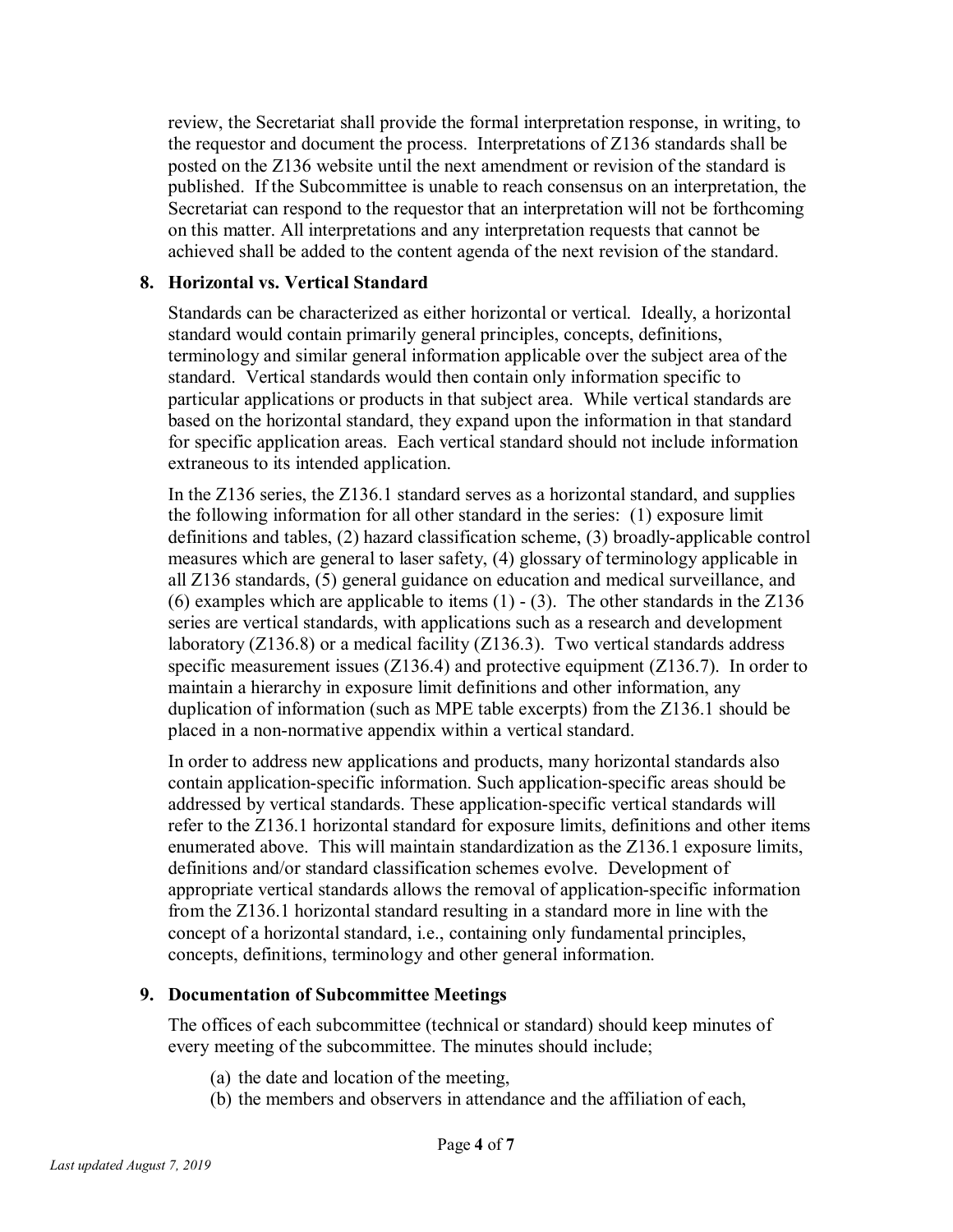- (c) a summary of the meeting's activities (see below),
- (d) a copy of the meeting agenda
- (e) copies of presentations from the meeting (if possible).

An emphasis should be given to documenting meeting activities which result in a decision regarding the content of a Z136 standard and supporting rationale. Arguments pro and con regarding standards content should be captured in the minutes. Any issues balloted upon by the committee during the meeting should be documented along with outcomes.

The minutes should be published on the Z136.ORG web site for record keeping purposes and for future reference by the subcommittee. Members of the subcommittee should be notified when the minutes of a meeting are posted.

#### **10. ASC Z136 Interest Categories**

Following approval of membership to ASC Z136, each member is required to specify his/her own general interest category as appropriate, i.e., based upon affiliation, which is considered the individual's interest category when voting on a committee ballot unless otherwise stated at the time of ballot.

For Standards Ballots, upon joining a consensus body balloting group, the member will declare his/her interest category based on his/her relationship to the subject matter of the standard being balloted. The established interest categories for ASC Z136 are defined as follows:

- (a) Academia: Persons, entities, or educational institutions that provide academic review of the standard being developed for a product, service, or reference material.
- (b) Consultant: A person or entity that relies on the standard to define conformance of the product or service and to create a common understanding of the product or service.
- (c) Consumer/Consumer Organization: A person or entity that may benefit directly or indirectly, and may be affected by the standard under development without being either a direct user or producer of the product or service being defined in the standard.
- (d) Department of Defense (DoD): A representative of any level of the Department of Defense with direct interest in the development of the standard for purposes of ensuring conformance of the product or service.
- (e) Directly Affected Public: A representative of a group of individuals that may benefit directly or indirectly, and may be affected by the standard under development without being either a direct user or producer of the product or service being defined in the standard.
- (f) Distributor/Retailer: A person or entity directly involved with the sale or distribution of a compliant laser product or service.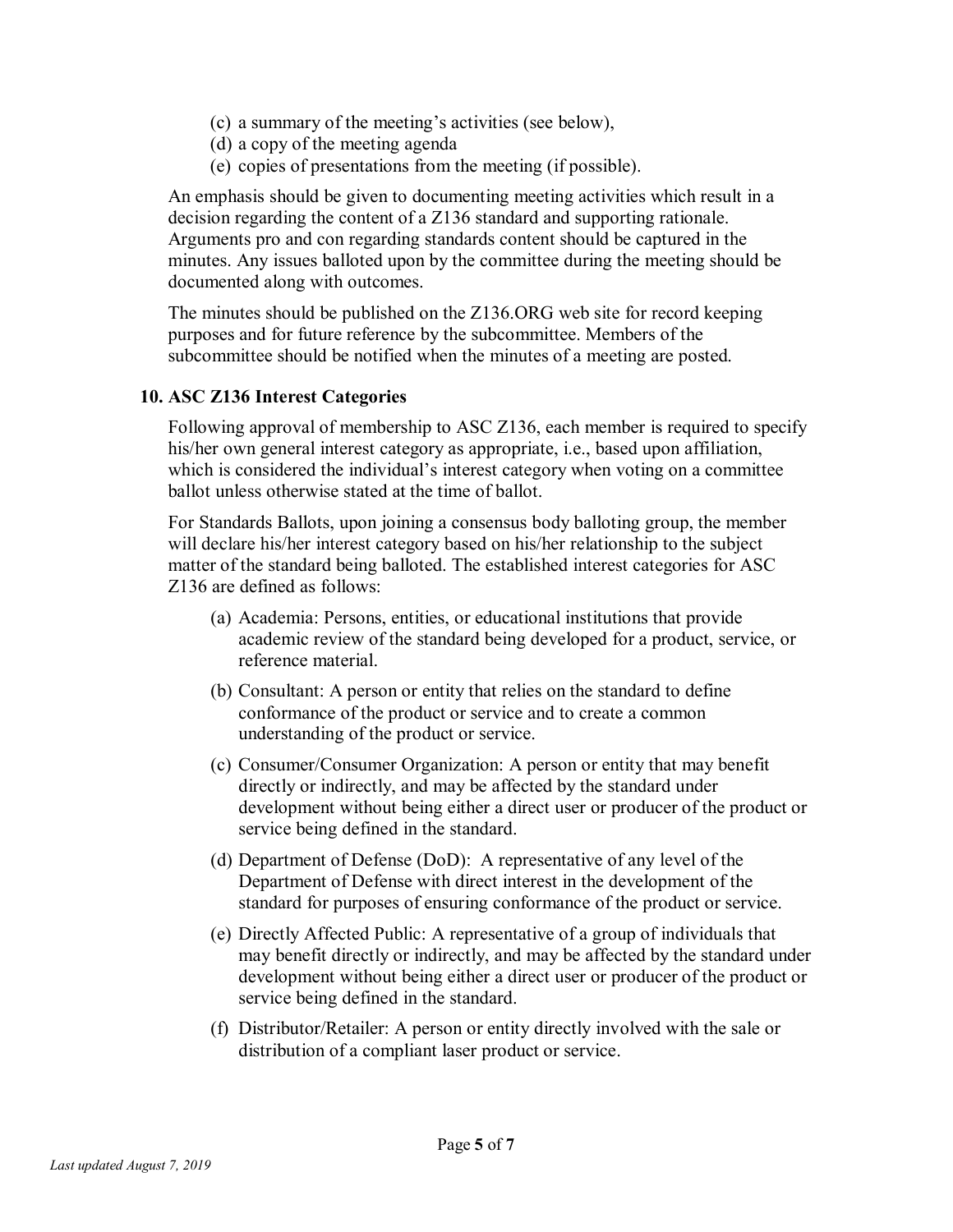- (g) Government (non-DoD): A representative of any level of government of any nation with direct interest in the development of the standard for purposes of compliance.
- (h) Government Contractor: A person or entity directly involved with creating a compliant product, component, or service for sale or distribution to government agencies including the Department of Defense.
- (i) Health Care: A person or entity involved in health care that relies on the standard to define conformance of the product, service or procedure.
- (j) Industrial/Commerce: A person or entity directly involved with creating a compliant laser product, component, or service for sale or distribution or using a compliant laser product for creating non-laser products for sale or distribution.
- (k) Manufacturer: A person or entity directly involved with creating a compliant laser product, component, or service for sale or distribution.
- (l) Professional Society: An entity whose interest includes the content of the standard under development that may benefit directly or indirectly, and may be affected without being either a direct user or producer of the product or service being defined in the standard
- (m)Regulatory Agency: An entity directly involved with ensuring a compliant product, or compliance with the use of a laser product or service.
- (n) Testing Laboratory/Facility: A representative of any testing laboratory or facility with direct interest in the standard for purposes of assessing conformity.
- (o) Trade Organization: An entity or a group of individuals that represent segments of the laser industry and who may benefit directly or indirectly from the product or service being defined in the standard.

# **11. TSC-7 Membership on EWG**

The Chair and Vice Chair of the TSC-7 (Analysis and Applications Subcommittee) will voluntarily serve as members of the EWG (Editorial Working Group). The purpose of this membership will be to facilitate the harmonization of non-normative examples sections with any revised content within the standard document. This harmonization will occur during the EWG review of final SCDV and CDV documents. The EWG will budget 2-6 weeks for a review and update of examples by the TSC-7, with a duration depending upon the number of substantive changes which may affect examples.

# **12. ASC Organizational Member Representation**

An ASC organizational member represented by both primary and alternate representatives that loses its primary representative may choose to promote its alternate representative to primary. In this case, it will not be necessary to ballot the